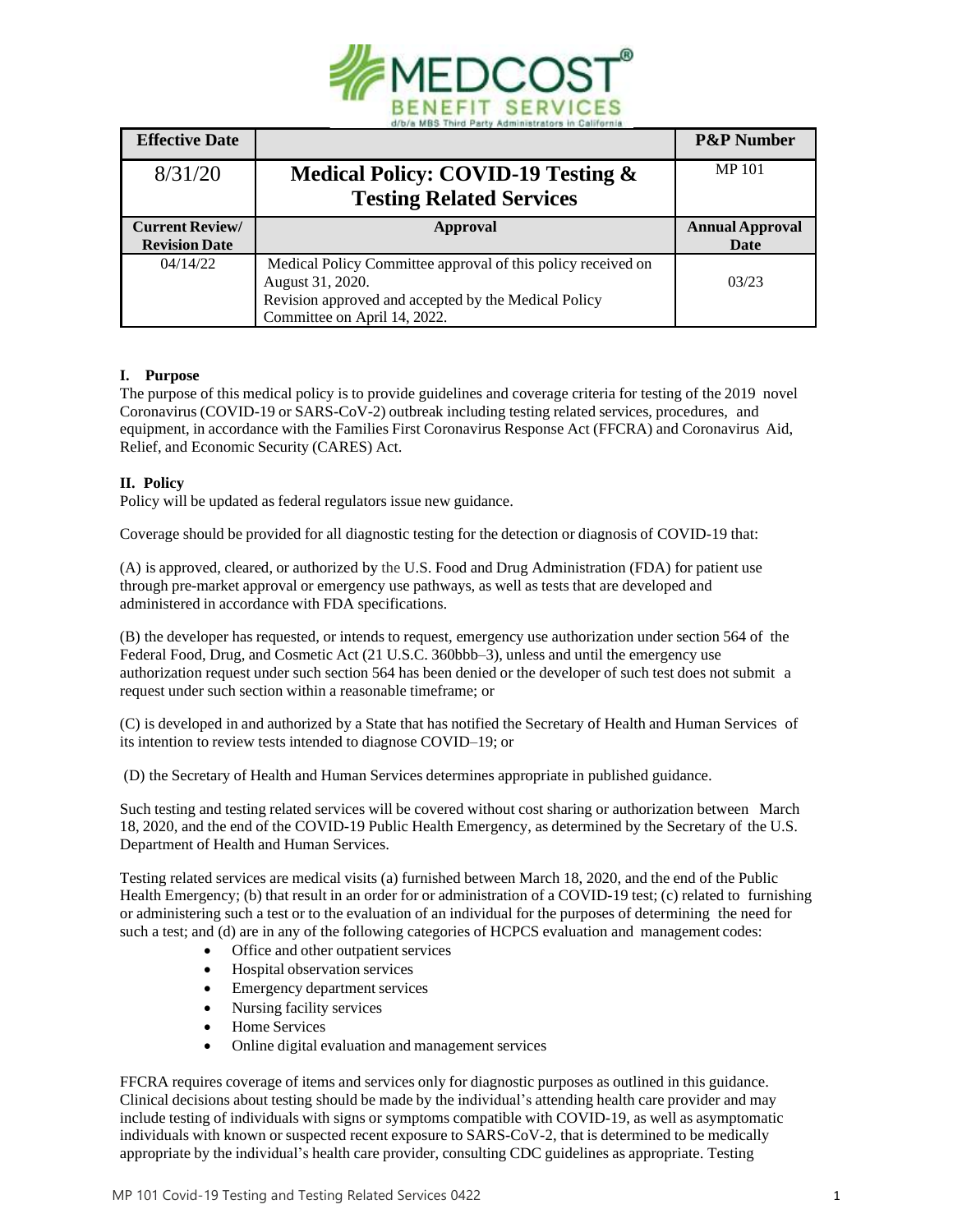

| <b>Effective Date</b>  |                                                              | <b>P&amp;P</b> Number  |
|------------------------|--------------------------------------------------------------|------------------------|
| 8/31/20                | Medical Policy: COVID-19 Testing &                           | <b>MP101</b>           |
|                        | <b>Testing Related Services</b>                              |                        |
| <b>Current Review/</b> | Approval                                                     | <b>Annual Approval</b> |
| <b>Revision Date</b>   |                                                              | Date                   |
| 04/14/22               | Medical Policy Committee approval of this policy received on |                        |
|                        | August 31, 2020.                                             | 03/23                  |
|                        | Revision approved and accepted by the Medical Policy         |                        |
|                        | Committee on April 14, 2022.                                 |                        |

conducted to screen for general workplace health and safety (such as employee "return to work" programs), for public health surveillance for SARS-CoV-2, or for any other purpose not primarily intended for individualized diagnosis or treatment of COVID-19 or another health condition is beyond the scope of FFCRA and should not be covered.

The coverage required under FFCRA is not limited with respect to the number of diagnostic tests for an individual provided that the tests are diagnostic and medically appropriate for the individual, as determined by an attending health care provider in accordance with current accepted standards of medical practice. Plans should not impose prior authorization or other medical management requirements to deny coverage for individuals who are tested multiple times. Providers are urged to consult guidance issued by the CDC, as well as state, tribal, territorial, and local health departments, or professional societies, when determining whether diagnostic testing is appropriate for a particular individual.

Effective January 15, 2022, the Department of Labor (DOL), extended coverage to over-the-counter (OTC), at-home COVID-19 tests for all plan participants without cost-sharing. OTC testing coverage is required regardless of whether a participant received an individualized clinical assessment by a provider. The plan may limit reimbursement for OTC COVID-19 tests by steering participants to a preferred pharmacy or retailer. Plans using such steering may limit reimbursement for tests from non-preferred pharmacies/retailers to no less than the actual price or \$12/test (whichever is less). Purchase frequency can be limited to no more than eight individual tests per participant per 30- day period. Note: as with earlier testing coverage mandates, plans are not required to provide coverage of OTC testing that is obtained solely for employment purposes.

Every home in the U.S. is eligible to order 4 free at-home COVID-19 tests from the federal government. You will find details on how to order at [https://www.covidtests.gov/.](https://www.covidtests.gov/) 

Inpatient admissions will require medical necessity review and authorized stays will be administered according to plan provisions. Care Management will utilize:

- A. MCG criteria as follows to guide medical necessity review:
	- o M-280- Viral Illness, Acute
	- o P-280- Viral Illness, Acute, Pediatric
	- o M-280-RRG- Viral Illness, Acute RRG
	- o P-280-RRG- Viral Illness, Acute, Pediatric RRG
	- o OC-064- Viral Illness, Acute: Observation Care

AND

B. Centers for Disease Control and Prevention (CDC) at http[s://www.cdc.gov/](http://www.cdc.gov/) or the World Health Organization (WHO) at http[s://www.w](http://www.who.int/)h[o.int/](http://www.who.int/) for the most up-to-date guidance on the details of clinical care of patients with COVID-19.

In order to be eligible for coverage, all services must be medically necessary. To the extent there are any conflicts between medical policy guidelines and applicable plan language, the plan language takes precedence. Medical policy is not intended to override the plan, nor is it intended to dictate to providers how to practice medicine. Physicians and other health care providers are expected to exercise their medical judgment in providing the most appropriate care.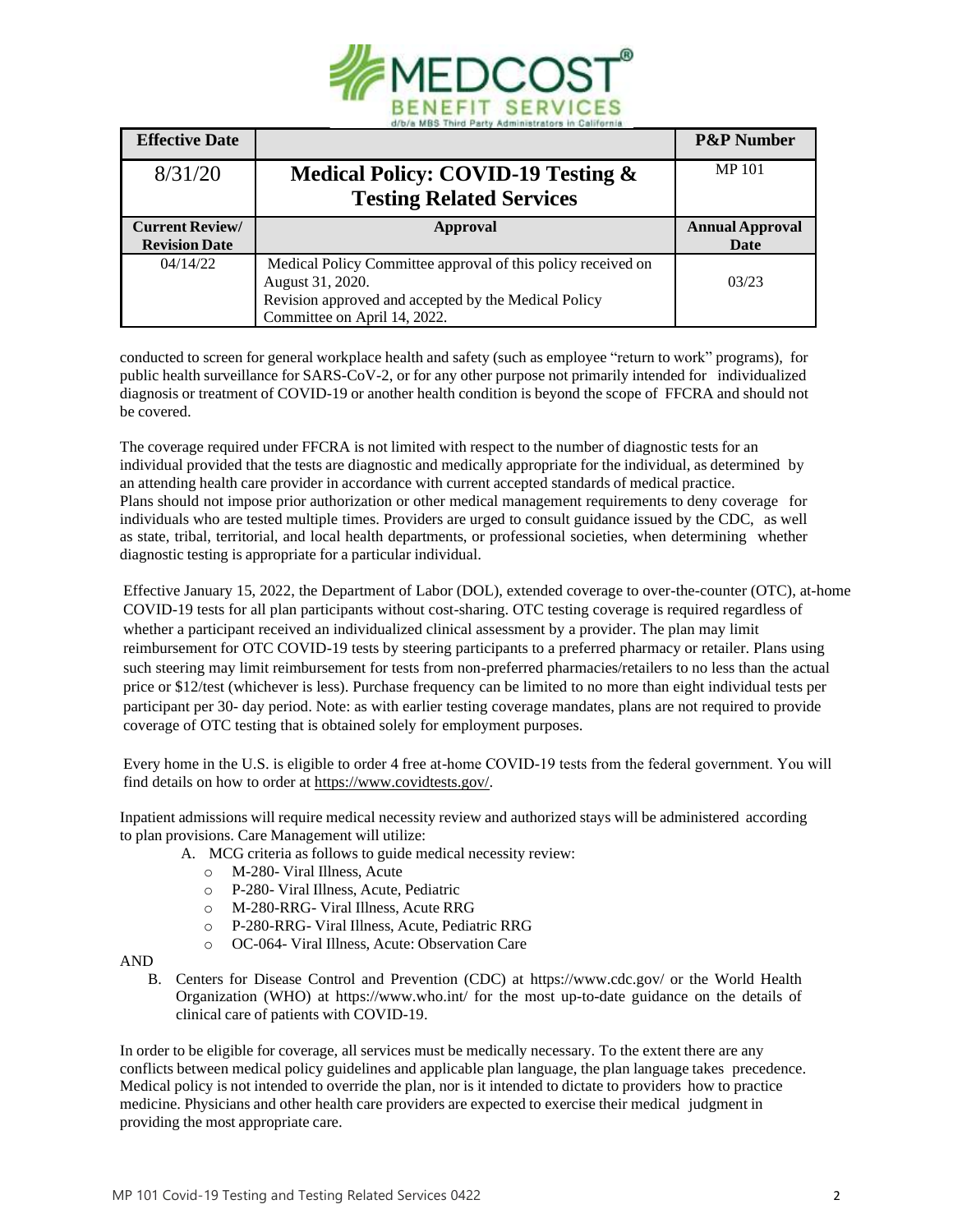

| <b>Effective Date</b>  |                                                              | <b>P&amp;P</b> Number  |
|------------------------|--------------------------------------------------------------|------------------------|
| 8/31/20                | Medical Policy: COVID-19 Testing &                           | <b>MP101</b>           |
|                        | <b>Testing Related Services</b>                              |                        |
| <b>Current Review/</b> | Approval                                                     | <b>Annual Approval</b> |
| <b>Revision Date</b>   |                                                              | Date                   |
| 04/14/22               | Medical Policy Committee approval of this policy received on |                        |
|                        | August 31, 2020.                                             | 03/23                  |
|                        | Revision approved and accepted by the Medical Policy         |                        |
|                        | Committee on April 14, 2022.                                 |                        |

# **III. Procedure**

Tests filed with one of the following codes, with a date of service between March 18, 2020, and the end of the Public Health Emergency, should be paid at 100%, provided that all other requirements herein are met.

| Code  | <b>Description</b>                                                                                                                                                             |
|-------|--------------------------------------------------------------------------------------------------------------------------------------------------------------------------------|
| C9803 | Hospital outpatient clinic visit specimen collection for severe acute respiratory syndrome<br>coronavirus 2 (sars-cov-2) (coronavirus disease [covid-19]), any specimen source |
| G2023 | Specimen collection for severe acute respiratory syndrome coronavirus 2 (SARS-CoV-2)                                                                                           |
|       | (Coronavirus disease [COVID-19]), any specimen source                                                                                                                          |
| G2024 | Specimen collection for severe acute respiratory syndrome coronavirus 2 (SARS-CoV-2)                                                                                           |
|       | (Coronavirus disease [COVID-19]), from an individual in a skilled nursing facility or by a                                                                                     |
|       | laboratory on behalf of a home health agency, any specimen source                                                                                                              |
| U0001 | CDC 2019 Novel Coronavirus (2019-nCoV) Real-Time RT-PCR Diagnostic Panel                                                                                                       |
|       | Description: $2019 - nCoV$ diagnostic P                                                                                                                                        |
| U0002 | 2019-nCoV Coronavirus, SARS-CoV-2/2019-nCoV (COVID-19), any technique, multiple                                                                                                |
|       | types or subtypes (includes all targets), non-CDC                                                                                                                              |
|       | Description: COVID-19 lab test non-CDC                                                                                                                                         |
| U0003 | Infectious agent detection by nucleic acid (DNA or RNA); severe acute respiratory                                                                                              |
|       | syndrome coronavirus 2 (SARS-CoV-2) (Coronavirus disease [COVID-19]), amplified                                                                                                |
|       | probe technique,                                                                                                                                                               |
| U0004 | 2019-nCoV Coronavirus, SARS-CoV-2/2019-nCoV (COVID-19), any technique, multiple                                                                                                |
|       | types or subtypes (includes all targets), non-CDC,                                                                                                                             |
| U0005 | Infectious agent detection by nucleic acid (dna or rna); severe acute respiratory syndrome                                                                                     |
|       | coronavirus 2 (sars-cov-2) (coronavirus disease [covid-19]), amplified probe technique,                                                                                        |
|       | cdc or non-cdc, making use of high throughput technologies, completed within 2 calendar                                                                                        |
|       | days from date of specimen collection (list separately in addition to either hcpcs code                                                                                        |
|       | u0003 or u0004) as described by cms-2020-01-r2                                                                                                                                 |
| 0098U | Respiratory pathogen, multiplex reverse transcription and multiplex amplified probe                                                                                            |
|       | technique, multiple types or subtypes, 14 targets (adenovirus, coronavirus, human                                                                                              |
|       | metapneumovirus, influenza A, influenza A subtype H1, influenza A subtype H3,                                                                                                  |
|       | influenza A subtype H1-2009, influenza B, parainfluenza virus, human                                                                                                           |
|       | rhinovirus/enterovirus, respiratory syncytial virus, Bordetella pertussis, Chlamydophila                                                                                       |
|       | pneumoniae, Mycoplasma pneumoniae)                                                                                                                                             |
| 0099U | Respiratory pathogen, multiplex reverse transcription and multiplex amplified probe                                                                                            |
|       | technique, multiple types or subtypes, 20 targets (adenovirus, coronavirus 229E,                                                                                               |
|       | coronavirus HKU1, coronavirus, coronavirus OC43, human metapneumovirus, influenza                                                                                              |
|       | A, influenza A subtype, influenza A subtype H3, influenza A subtype H1-2009, influenza,                                                                                        |
|       | parainfluenza virus, parainfluenza virus 2, parainfluenza virus 3, parainfluenza virus 4,                                                                                      |
|       | human rhinovirus/enterovirus, respiratory syncytial virus, Bordetella pertussis,                                                                                               |
|       | Chlamydophila pneumonia, Mycoplasma pneumoniae)                                                                                                                                |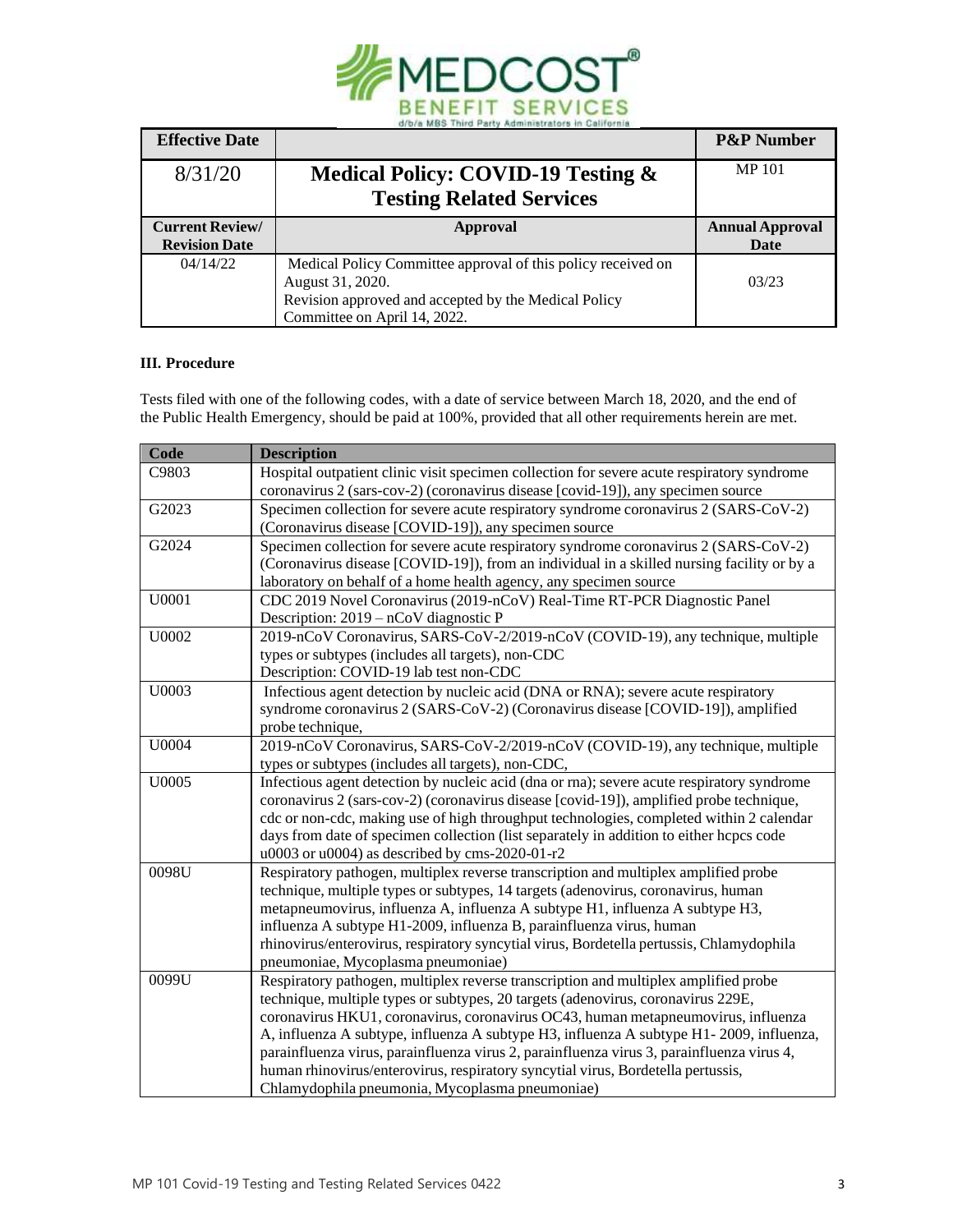

| <b>Effective Date</b>  |                                                              | <b>P&amp;P Number</b>  |
|------------------------|--------------------------------------------------------------|------------------------|
| 8/31/20                | <b>Medical Policy: COVID-19 Testing &amp;</b>                | <b>MP101</b>           |
|                        | <b>Testing Related Services</b>                              |                        |
| <b>Current Review/</b> | Approval                                                     | <b>Annual Approval</b> |
| <b>Revision Date</b>   |                                                              | Date                   |
| 04/14/22               | Medical Policy Committee approval of this policy received on |                        |
|                        | August 31, 2020.                                             | 03/22                  |
|                        | Revision approved and accepted by the Medical Policy         |                        |
|                        | Committee on April 14, 2022                                  |                        |

| 0100U | Respiratory pathogen, multiplex reverse transcription and multiplex amplified probe            |
|-------|------------------------------------------------------------------------------------------------|
|       | technique, multiple types or subtypes, 21 targets (adenovirus, coronavirus 229E,               |
|       | coronavirus HKU1, coronavirus NL63, coronavirus OC43, human metapneumovirus,                   |
|       | human rhinovirus/enterovirus, influenza A, including subtypes H1, H1-2009, and H3,             |
|       | influenza B, parainfluenza virus 1, parainfluenza virus 2, parainfluenza virus 3,              |
|       | parainfluenza virus 4, respiratory syncytial virus, Bordetella parapertussis [IS1001],         |
|       | Bordetella pertussis [ptxP], Chlamydia pneumoniae, Mycoplasma pneumoniae)                      |
| 0202U | Infectious disease (bacterial or viral respiratory tract infection), pathogen-specific nucleic |
|       | acid (DNA or RNA), 22 targets including severe acute respiratory syndrome coronavirus 2        |
|       | (SARS-CoV-2), qualitative RT-PCR, nasopharyngeal swab, each pathogen reported as               |
|       | detected or not detected                                                                       |
| 0223U | Infectious disease (bacterial or viral respiratory tract infection), pathogen specific nucleic |
|       | acid (DNA or RNA), 22 targets including severe acute respiratory syndrome coronavirus 2        |
|       | (SARS-CoV-2), qualitative RT-PCR, nasopharyngeal swab, each pathogen reported as               |
|       | detected or not detected                                                                       |
| 0224U | Antibody, severe acute respiratory syndrome coronavirus 2 (SARSCoV-2) (Coronavirus             |
|       | disease [COVID-19]), includes titer(s), when performed                                         |
| 0225U | Infectious disease (bacterial or viral respiratory tract infection) pathogen-specific DNA      |
|       | and RNA, 21 targets, including severe acute respiratory syndrome coronavirus 2 (SARS-          |
|       | CoV-2), amplified probe technique, including multiplex reverse transcription for RNA           |
|       | targets, each analyte reported as detected or not detected                                     |
| 0226U | Surrogate viral neutralization test (sVNT), severe acute respiratory syndrome coronavirus      |
|       | 2 (SARS-CoV-2) (Coronavirus disease [COVID-19]), ELISA, plasma, serum                          |
| 0240U | Detection of SARS-CoV-2, Influenza A and Influenza B; code 0240U also detects RSV              |
| 0241U | Detection of SARS-CoV-2, Influenza A and Influenza B                                           |
| 86318 | Immunoassay for infectious agent antibody(ies), qualitative or semiqualitative, single step    |
|       | method (eg, reagent strip)                                                                     |
|       |                                                                                                |
|       | * Must include one of the following ICD-10 CM codes:                                           |
|       | Asymptomatic, no known exposure, results unknown or negative<br>Z <sub>11.59</sub>             |
|       | Z03.818 Possible exposure to COVID-19, ruled out                                               |
|       | Z20.822 Contact with and (suspected) exposure to COVID-19                                      |
|       | Z20.828 Contact with COVID-19, Suspected exposure                                              |
|       | U07.1<br>2019-nCoV acute respiratory disease                                                   |
| 86328 | Immunoassay for infectious agent antibody(ies), qualitative or semi-quantitative, single-      |
|       | step method (e.g., reagent strip); severe acute respiratory syndrome coronavirus 2 (SARS-      |
|       | $CoV-2)$                                                                                       |
| 86408 | NEUTRLZG ANTB SARSCOV2 SCR                                                                     |
| 86409 | NEUTRLZG ANTB SARSCOV2 TITER                                                                   |
| 86413 | Severe acute respiratory syndrome coronavirus 2 (SARS-CoV-2) (Coronavirus disease              |
|       | [COVID-19]) antibody, quantitative                                                             |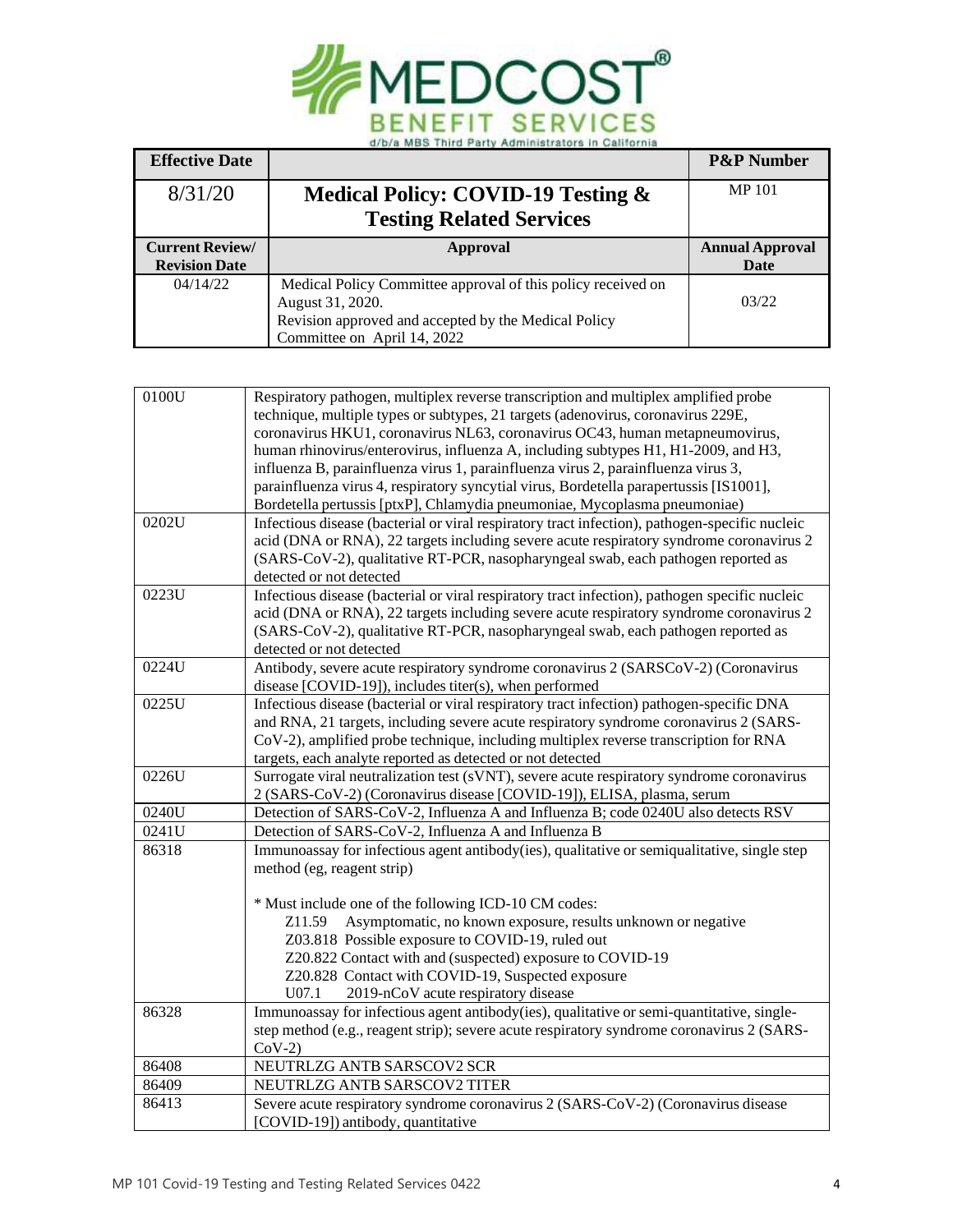

| <b>Effective Date</b>                          |                                                                                                                                                                           | <b>P&amp;P Number</b>  |
|------------------------------------------------|---------------------------------------------------------------------------------------------------------------------------------------------------------------------------|------------------------|
| 8/31/20                                        | Medical Policy: COVID-19 Testing &                                                                                                                                        | <b>MP101</b>           |
|                                                | <b>Testing Related Services</b>                                                                                                                                           |                        |
| <b>Current Review/</b><br><b>Revision Date</b> | <b>Approval</b>                                                                                                                                                           | <b>Annual Approval</b> |
| 04/14/22                                       | Medical Policy Committee approval of this policy received on                                                                                                              | Date                   |
|                                                | August 31, 2020.                                                                                                                                                          | 03/22                  |
|                                                | Revision approved and accepted by the Medical Policy                                                                                                                      |                        |
|                                                | Committee on April 14, 2022                                                                                                                                               |                        |
| 87426                                          |                                                                                                                                                                           |                        |
|                                                | Infectious agent antigen detection by immunoassay technique, (e.g., enzyme immunoassay<br>[EIA], enzyme-linked immunosorbent assay [ELISA], immunochemiluminometric assay |                        |
|                                                | [IMCA]) qualitative or semiquantitative, multiple-step method; severe acute respiratory                                                                                   |                        |
|                                                | syndrome coronavirus                                                                                                                                                      |                        |
| 87428                                          | Multiplex viral pathogen panel using antigen immunoassay technique for SARS-CoV-2                                                                                         |                        |
| 87631                                          | testing along with influenza A and influenza B<br>Infectious agent detection by nucleic acid (DNA or RNA); respiratory virus (e.g.,                                       |                        |
|                                                | adenovirus, influenza virus, coronavirus, metapneumovirus, parainfluenza virus,                                                                                           |                        |
|                                                | respiratory syncytial virus, rhinovirus), includes multiplex reverse transcription, when                                                                                  |                        |
|                                                | performed, and multiplex amplified probe technique, multiple types or subtypes, 3-5                                                                                       |                        |
|                                                | targets                                                                                                                                                                   |                        |
| 87632                                          | Infectious agent detection by nucleic acid (DNA or RNA); respiratory virus (e.g.,                                                                                         |                        |
|                                                | adenovirus, influenza virus, coronavirus, metapneumovirus, parainfluenza virus,                                                                                           |                        |
|                                                | respiratory syncytial virus, rhinovirus), includes multiplex reverse transcription, when                                                                                  |                        |
|                                                | performed, and multiplex amplified probe technique, multiple types or subtypes, 6-11                                                                                      |                        |
| 87633                                          | targets<br>Infectious agent detection by nucleic acid (DNA or RNA); respiratory virus (e.g.,                                                                              |                        |
|                                                | adenovirus, influenza virus, coronavirus, metapneumovirus, parainfluenza virus,                                                                                           |                        |
|                                                | respiratory syncytial virus, rhinovirus), includes multiplex reverse transcription, when                                                                                  |                        |
|                                                | performed, and multiplex amplified probe technique, multiple types or subtypes, 12-25                                                                                     |                        |
|                                                | targets0202                                                                                                                                                               |                        |
| 87635                                          | Infectious agent detection by nucleic acid (DNA or RNA); severe acute respiratory                                                                                         |                        |
|                                                | syndrome coronavirus 2 (SARS-CoV-2) (Coronavirus disease [COVID-19]), amplified                                                                                           |                        |
|                                                | probe technique                                                                                                                                                           |                        |
| 87636                                          | Infectious agent detection by nucleic acid (DNA or RNA); severe acute respiratory                                                                                         |                        |
|                                                | syndrome coronavirus 2 (SARS-CoV-2) (Coronavirus disease [COVID-19]) and influenza                                                                                        |                        |
|                                                | virus types A and B, multiplex amplified probe technique                                                                                                                  |                        |
|                                                | * Must include one of the following ICD-10 CM codes:                                                                                                                      |                        |
|                                                | Z11.59 Asymptomatic, no known exposure, results unknown or negative                                                                                                       |                        |
|                                                | Z03.818 Possible exposure to COVID-19, ruled out                                                                                                                          |                        |
|                                                | Z20.822 Contact with and (suspected) exposure to COVID-19                                                                                                                 |                        |
|                                                | Z20.828 Contact with COVID-19, Suspected exposure                                                                                                                         |                        |
|                                                | U07.1<br>2019-nCoV acute respiratory disease                                                                                                                              |                        |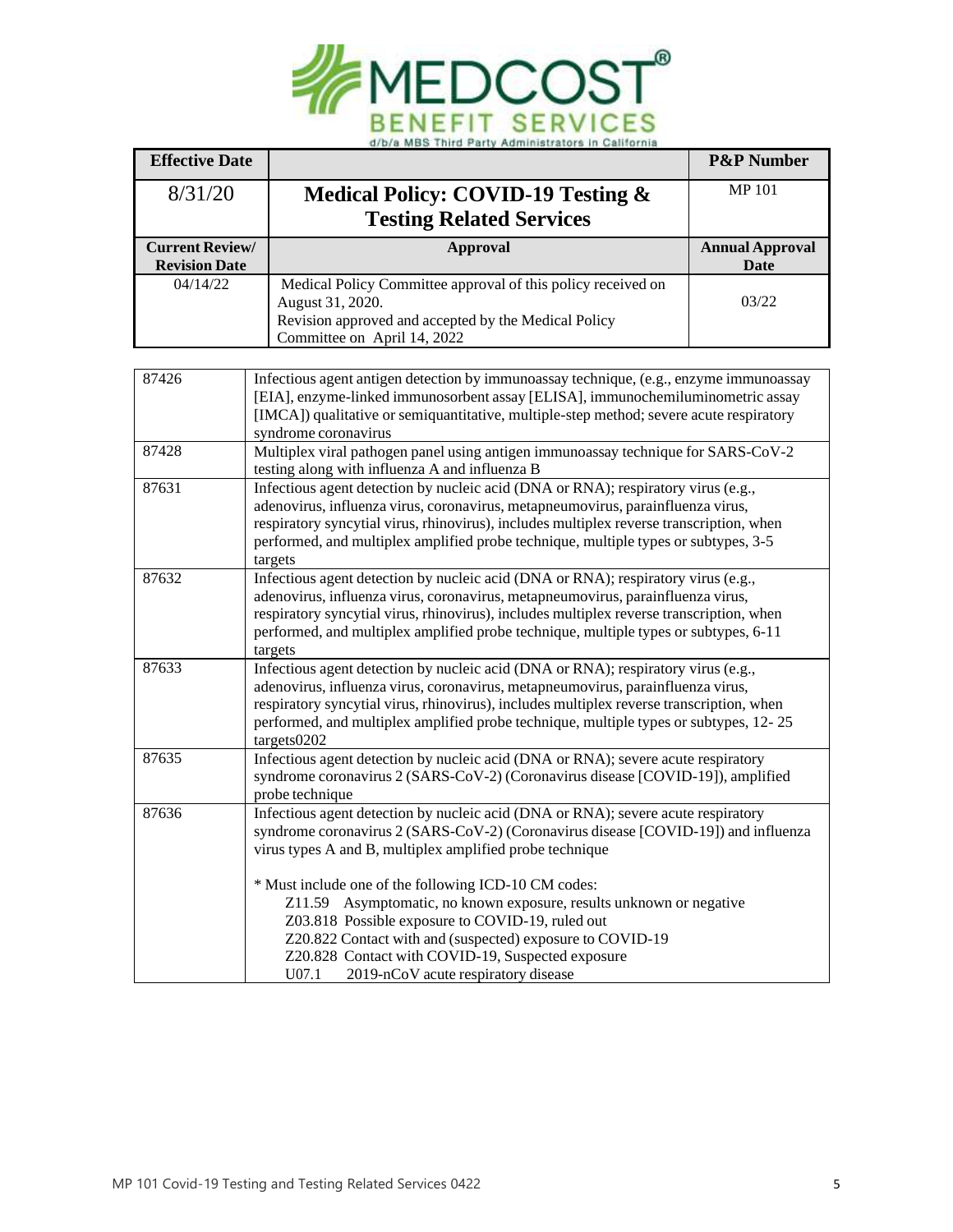

| <b>Effective Date</b>                          |                                                                                                                                                                                                                                                                                                                                                                                                                                                                                                                                                                                                                                      | <b>P&amp;P Number</b>          |
|------------------------------------------------|--------------------------------------------------------------------------------------------------------------------------------------------------------------------------------------------------------------------------------------------------------------------------------------------------------------------------------------------------------------------------------------------------------------------------------------------------------------------------------------------------------------------------------------------------------------------------------------------------------------------------------------|--------------------------------|
| 8/31/20                                        | Medical Policy: COVID-19 Testing &                                                                                                                                                                                                                                                                                                                                                                                                                                                                                                                                                                                                   | <b>MP101</b>                   |
|                                                | <b>Testing Related Services</b>                                                                                                                                                                                                                                                                                                                                                                                                                                                                                                                                                                                                      |                                |
| <b>Current Review/</b><br><b>Revision Date</b> | <b>Approval</b>                                                                                                                                                                                                                                                                                                                                                                                                                                                                                                                                                                                                                      | <b>Annual Approval</b><br>Date |
| 04/14/22                                       | Medical Policy Committee approval of this policy received on<br>August 31, 2020.<br>Revision approved and accepted by the Medical Policy<br>Committee on April 14, 2022                                                                                                                                                                                                                                                                                                                                                                                                                                                              | 03/22                          |
|                                                |                                                                                                                                                                                                                                                                                                                                                                                                                                                                                                                                                                                                                                      |                                |
| 87637                                          | Infectious agent detection by nucleic acid (DNA or RNA); severe acute respiratory<br>syndrome coronavirus 2 (SARS-CoV-2) (Coronavirus disease [COVID-19]), influenza<br>virus types A and B, and respiratory syncytial virus, multiplex amplified probe technique<br>* Must include one of the following ICD-10 CM codes:<br>Z11.59 Asymptomatic, no known exposure, results unknown or negative<br>Z03.818 Possible exposure to COVID-19, ruled out<br>Z20.822 Contact with and (suspected) exposure to COVID-19<br>Z20.828 Contact with COVID-19, Suspected exposure<br>$U$ <sub>07.1</sub><br>2019-nCoV acute respiratory disease |                                |
| 86769                                          | Antibody; severe acute respiratory syndrome coronavirus 2 (SARS-CoV-2)                                                                                                                                                                                                                                                                                                                                                                                                                                                                                                                                                               |                                |
| 87811                                          | Infectious agent antigen detection by immunoassay with direct optical (ie, visual)<br>observation; severe acute respiratory syndrome coronavirus 2 (SARS-CoV-2)<br>(Coronavirus disease [COVID-19])                                                                                                                                                                                                                                                                                                                                                                                                                                  |                                |

From January 15, 2022, to the end of the public health emergency, OTC COVID-19 tests will be administered through the plan's PBM Benefit to allow for direct coverage with no upfront cost to the member.

Testing related services that result in an order for, or administration of, a COVID-19 test; are related to furnishing or administering such a test or to the evaluation of an individual for the purposes of determining the need for such a test; and are in any of the categories of HCPCS evaluation and management codes listed below, with a date of service between March 18, 2020 and the end of the Public Health Emergency, with CS modifier should result in 100% payment.

| Codes       | <b>Description</b>                                       |
|-------------|----------------------------------------------------------|
| 99201-99215 | <b>Office or Other Outpatient Services</b>               |
| 99217-99226 | <b>Hospital Observation Services</b>                     |
| 99281-99288 | <b>Emergency Department Services</b>                     |
| 99304-99318 | <b>Nursing Facility Services</b>                         |
| 99341-99350 | Home Services                                            |
| 99421-99423 | <b>Online Digital Evaluation and Management Services</b> |

In addition, all diagnostic imaging services and rule-out lab testing services within the codes listed below, with a date of service between March 18,2020 and the end of the Public Health Emergency, with CS modifier should result in 100% payment.

| Codes         | <b>Description</b>                          |
|---------------|---------------------------------------------|
| 71045 - 71048 | Diagnostic Imaging for Chest X-ray Services |
| 87804         | Rapid Flu Test                              |
| 87880         | Rapid Strep Test                            |

Authorized inpatient admissions will be transmitted via electronic certification. Claim will be paid according to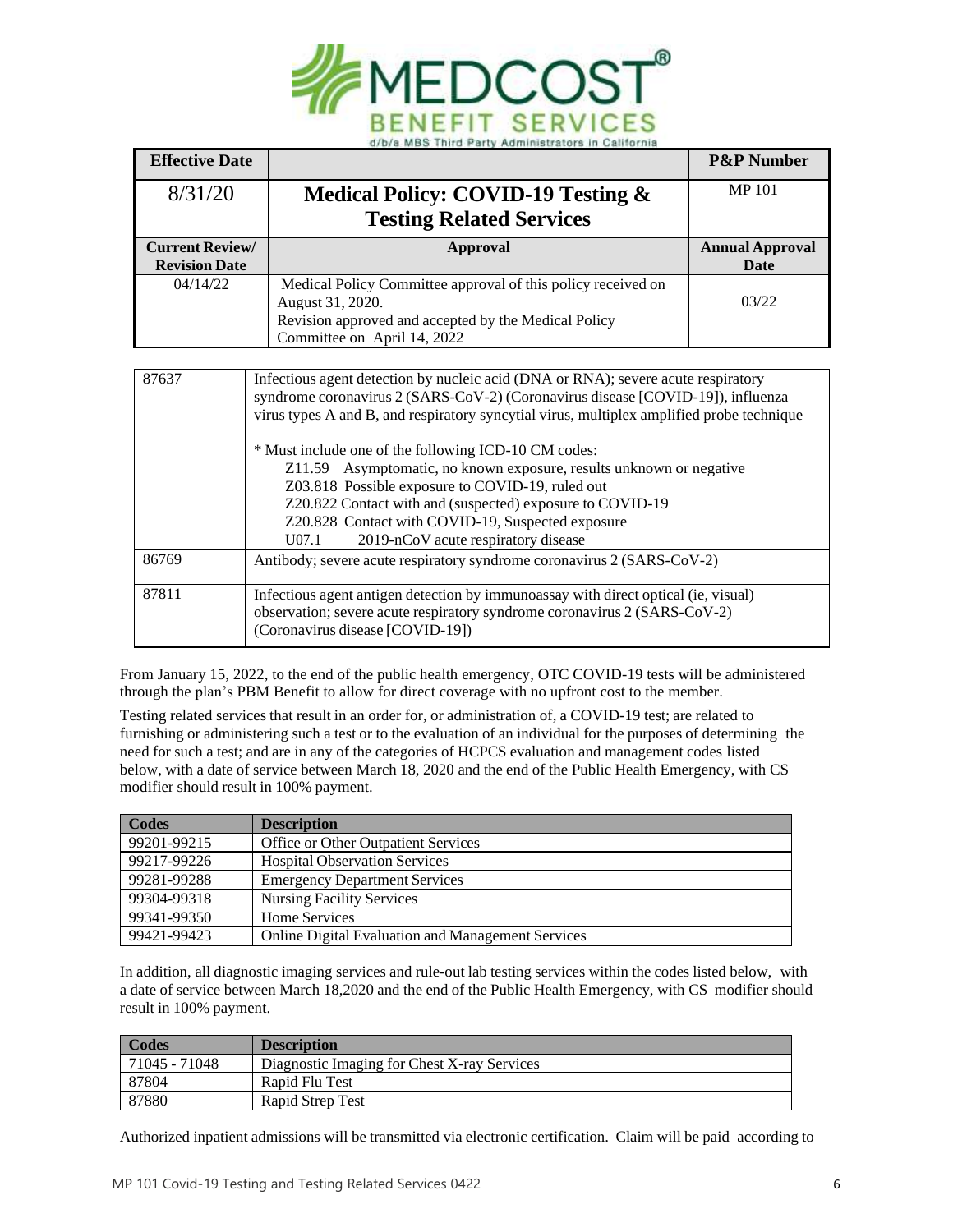

| <b>Effective Date</b>  |                                                              | <b>P&amp;P Number</b>  |
|------------------------|--------------------------------------------------------------|------------------------|
| 8/31/20                | <b>Medical Policy: COVID-19 Testing &amp;</b>                | <b>MP101</b>           |
|                        | <b>Testing Related Services</b>                              |                        |
| <b>Current Review/</b> | Approval                                                     | <b>Annual Approval</b> |
| <b>Revision Date</b>   |                                                              | Date                   |
| 04/14/22               | Medical Policy Committee approval of this policy received on |                        |
|                        | August 31, 2020.                                             | 03/22                  |
|                        | Revision approved and accepted by the Medical Policy         |                        |
|                        | Committee on April 14, 2022                                  |                        |

plan provisions.

#### **IV. References:**

<https://www.congress.gov/bill/116th-congress/house-bill/6201/text>

[https://www.congress.gov/bill/116th-congress/senate-bill/3548/text?q=product+actualizaci%C3%B3n](https://www.congress.gov/bill/116th-congress/senate-bill/3548/text?q=product%2Bactualizaci%C3%B3n)

<https://www.cms.gov/files/document/se20011.pdf>

<https://www.cms.gov/files/document/03092020-covid-19-faqs-508.pdf>

[https://www.ama-assn.org/press-center/press-releases/ama-announces-new-cpt-codes-covid-19-](https://www.ama-assn.org/press-center/press-releases/ama-announces-new-cpt-codes-covid-19-advancements-expand#%3A%7E%3Atext%3DThe%20second%20addition%2C%20CPT%20code%2Creported%20by%20other%20CPT%20codes)

[advancements-](https://www.ama-assn.org/press-center/press-releases/ama-announces-new-cpt-codes-covid-19-advancements-expand#%3A%7E%3Atext%3DThe%20second%20addition%2C%20CPT%20code%2Creported%20by%20other%20CPT%20codes)

[expand#:~:text=The%20second%20addition%2C%20CPT%20code,reported%20by%20other%20CPT%20](https://www.ama-assn.org/press-center/press-releases/ama-announces-new-cpt-codes-covid-19-advancements-expand#%3A%7E%3Atext%3DThe%20second%20addition%2C%20CPT%20code%2Creported%20by%20other%20CPT%20codes) [codes](https://www.ama-assn.org/press-center/press-releases/ama-announces-new-cpt-codes-covid-19-advancements-expand#%3A%7E%3Atext%3DThe%20second%20addition%2C%20CPT%20code%2Creported%20by%20other%20CPT%20codes)

<https://www.cms.gov/files/document/cms-ruling-2020-1-r2.pdf>

<https://www.cms.gov/files/document/2021-coding-guidelines-updated-12162020.pdf>

[https://www.cms.gov/news](https://www.cms.gov/newsroom/press-releases/biden-harris-administration-requires-insurance-companies-and-group-health-plans-cover-cost-home) room/press-releases/biden-harris-administration-

requires-insurance-companies-and-group-health-plans-cover-cost-home

[https://www.dol.gov/sites/dolgov/files/EBSA/about-ebsa/our-activities/resource-center/faqs/aca-part-51.pdf.](https://nam10.safelinks.protection.outlook.com/?url=https%3A%2F%2Fwww.dol.gov%2Fsites%2Fdolgov%2Ffiles%2FEBSA%2Fabout-ebsa%2Four-activities%2Fresource-center%2Ffaqs%2Faca-part-51.pdf&data=04%7C01%7Crpulliam%40medcost.com%7C1aa98585cdc041edf19f08d9d5581a2d%7C5c375e18ec944019b068a41aec1280f4%7C0%7C0%7C637775396638336802%7CUnknown%7CTWFpbGZsb3d8eyJWIjoiMC4wLjAwMDAiLCJQIjoiV2luMzIiLCJBTiI6Ik1haWwiLCJXVCI6Mn0%3D%7C3000&sdata=Ywn0N99oeAxVUL1CFbZZ%2Fb%2FzMl4RtEaOM2EB3lkb%2B2A%3D&reserved=0)

## **V. Revision History**

10/13/2021 – Addition of CPT Code 86413 to approved test filings per AMA guidance.

11/12/2021 – Addition of CPT Codes 86318, 86408, 86409, 87636, 87637, 87811, 0225U, 0226U, 0240U, and 0241U to approved test filings per AMA guidance.

01/19/2021 – Addition of HCPCS Code U0005 to approve rapid COVID-19 testing per CMS-2020-01-r2 guidance.

02/19/2021 – Addition of ICD10 code Z20.822 for asymptomatic individuals with actual or suspected exposure to COVID-19 per CMS guideline I.C.1.g.1.e.

07/08/2021 – MedCost Benefit Services logo added with statement: 'd/b/a MBS Third Party Administrators in California' to satisfy regulatory requirements for the state of California for members.

04/14/22 - Addition of statement under II. Policy: Effective January 15, 2022, the Department of Labor (DOL), extended coverage to over-the-counter (OTC), at-home COVID-19 tests for all plan participants without costsharing. OTC testing coverage is required regardless of whether a participant received an individualized clinical assessment by a provider. The plan may limit reimbursement for OTC COVID-19 tests by steering participants to a preferred pharmacy or retailer. Plans using such steering may limit reimbursement for tests from non-preferred pharmacies/retailers to no less than the actual price or \$12/test (whichever is less). Purchase frequency can be limited to no more than eight individual tests per participant per 30- day period. Note: as with earlier testing coverage mandates, plans are not required to provide coverage of OTC testing that

is obtained solely for employment purposes.

Every home in the U.S is eligible to order 4 free at-home COVID-19 tests from the federal government. You will find Details on how to order at https://www.lcovidtests.gov/

Addition of statement under III. Procedure: From January 15, 2022, to the end of the public health emergency, OTC COVID-19 tests will be administered through the plan's PBM Benefit to allow for direct coverage with